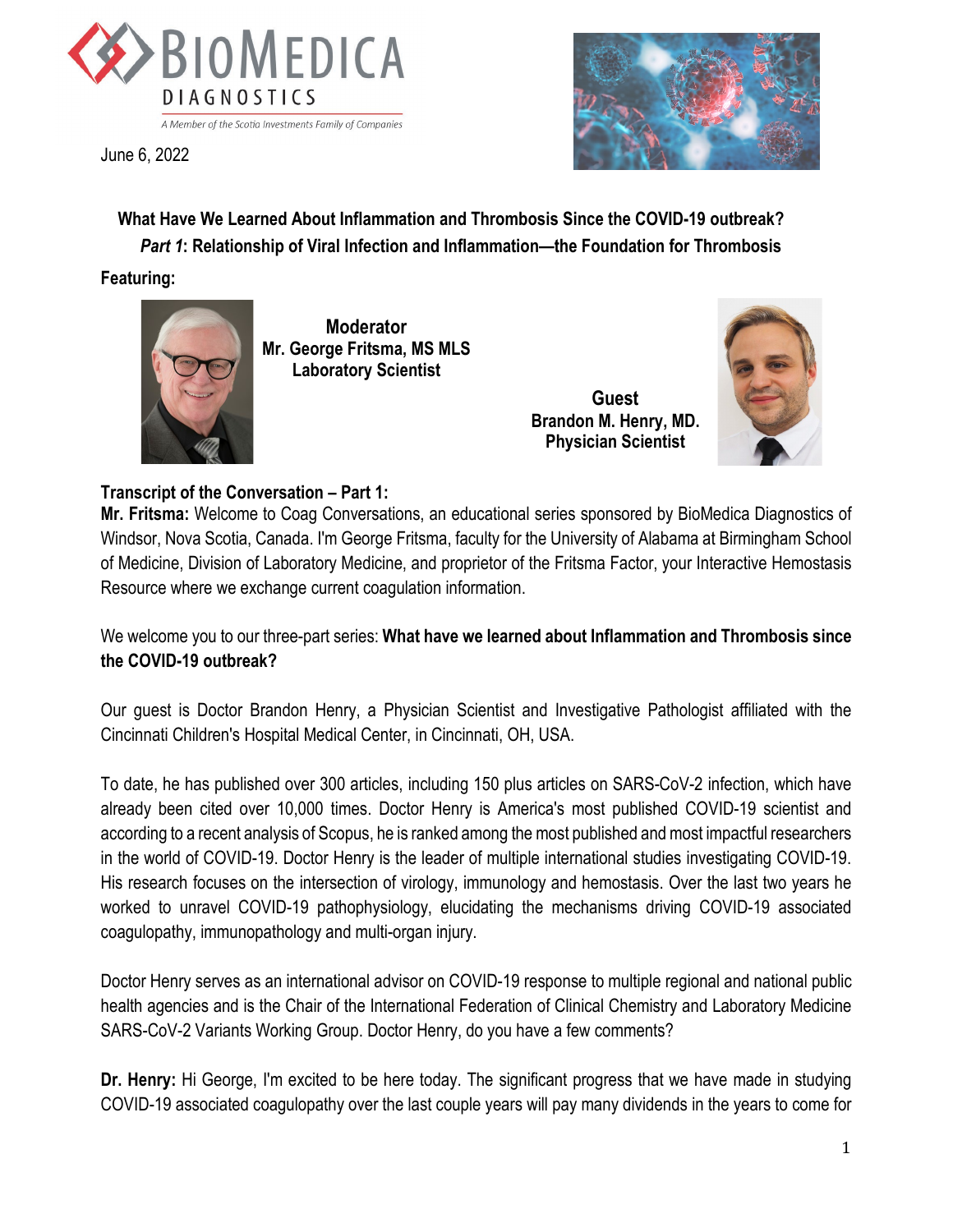many other thrombotic diseases. Indeed, it has become very clear to physicians and scientists that thrombosis and inflammation are inherently linked and that we can't study one in isolation without consideration of the other. So, the major scientific advances in understanding thromboinflammation seen in COVID-19, I believe, will cause a paradigm shift in our research approach to many other conditions such as myocardial infarction and stroke. This will not only advance our scientific knowledge, but really enable new therapeutic approaches, even novel diagnostics. So, with that, I'm excited. Let's dive into our talk.

**Mr. Fritsma:** Thank you, that's very interesting. As I said, our overall title is *'What have we learned about inflammation and thrombosis since the COVID-19 outbreak?'*

We will have 3 brief presentations, and beginning with Part One—*Relationship of Viral Infection and Inflammation—the Foundation for Thrombosis*

Let me start, Doctor Henry, how can we describe the inflammatory pattern observed in SARS-CoV-2 and how does it compare to other infections and critical illnesses ?

**Dr. Henry:** The pattern of inflammatory biomarkers that we see in COVID-19 really reflects a state of thromboinflammation. We see a widespread dysregulation of the immune system with both strong pro and strong anti-inflammatory factors, though we often become a bit fixated on the pro-inflammatory side and we forget about the anti-inflammatory side. Because of that, I'm a bit hesitant to describe what we see in COVID-19 as a cytokine storm, it's a term commonly used, but we'll jump back to that in a few minutes. We also see a biomarker pattern indicative of the arrangement of hemostasis even in relatively mild cases of COVID-19. We still see some of these signs that, hemostasis, there's something going on there and that may explain some of the long-term consequences of COVID-19, such as increased risk of myocardial infarction and stroke, and in patients who only had mild cases, even asymptomatic cases.

Let's jump to a few slides to discuss this a bit further, including how we got to where we are now, and we'll make a comparison to a few other infections and critical illnesses.

**Dr. Henry:** So George, this is a paper that we did really early on in the pandemic. We were able to highlight what biomarkers really indicated a progression to a severe or even fatal course of COVID-19, and it's quite broad and it really indicates that we see widespread dysregulation of nearly every system in the body. We have multiple hematological changes. One, I'd like to point out is that we have a declining lymphocyte count, which usually kind of is an indicative marker of an immunosuppressive state, but at the same time you see elevated neutrophil counts. We've seen declining hemoglobin and we'll talk about that a little bit later. We see liver biomarkers. We see kidney biomarkers. We see high LDH [lactate dehydrogenase], indicative of cell injury. Myoglobin and cardiac troponin, cardiac biomarkers and of course the coagulation on that side. The PT and the D-dimer at least very early on in disease course, and we have a whole array of inflammatory biomarkers that that are elevated.

Note, we did a lot of detailed analysis in our own studies. One of the interesting things that we found was that the anti-inflammatory cytokine response actually was a stronger predictor of disease outcome and disease progression than the pro-inflammatory response. So the anti-inflammatory markers had a greater predictive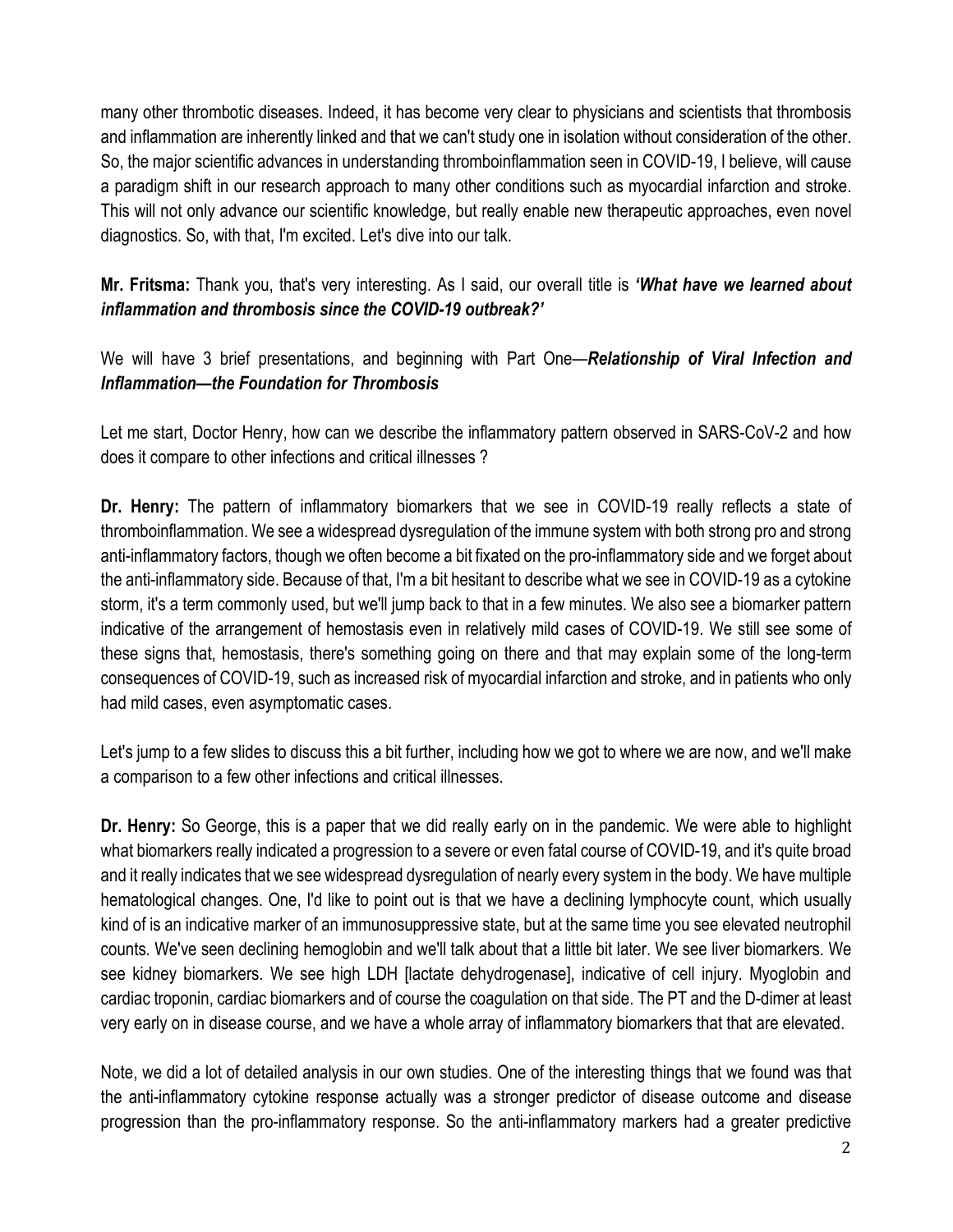power than the pro-inflammatory markers. There was an interesting study that was done when we talked about comparing how does COVID-19 look at sepsis.

Or how does COVID-19 compare with ARDS [acute respiratory distress syndrome] or trauma compared to other critical illnesses? This was a really great study done by Matthijs Kox [Radboud Univ Med Ctr, Netherlands] and what they did was they compared COVID-19 with ARDS to sepsis with ARDS and with no ARDS. As well as to trauma and a couple other conditions. What they found was that levels of all three cytokines that they measured, tumor necrosis factor [TNF] interleukin 6 [IL-6] and interleukin 8 [IL-8] were significantly lower in patients with COVID-19 as compared to those with septic shock with ARDS. So, as I think, a better way to say it is that we see an immune dysregulated state but not necessarily a true cytokine storm. It's just a complete dysregulated immune response. So as my friends Giuseppe Lippi and Mario Plebani like to call it, "It's a cytokine breeze more than a cytokine storm."

**Mr. Fritsma:** This is really interesting. It's a little bit of a different look than what most of us have been seeing for the last two years. And another question; I take a lot of interest in the coagulation mechanism. Does the coagulation mechanism itself contribute to COVID-19 pathophysiology?

**Dr. Henry:** No, early on in the pandemic my Italian colleagues and I were amongst really the first to begin to observe and publish that it appeared that COVID-19 outcomes were strongly associated with admission biomarkers indicative of some derangements in hemostasis. For example, we published an analysis showing that even mild thrombocytopenia at admission was associated with increased severity and mortality. As SARS CoV-2 spread around the world, this was followed by other clinical observations of numerous major thrombotic events in patients with COVID-19. Even in those with no pre-existing history or baseline risk factors that would suggest that they would be subjected to these types of events. Now over two years later, it's quite clear that COVID-19 is as much a pulmonary disease as it is a vascular disease. And I think it's both, it's a pulmonary and vascular disease. Well, at first that coagulopathy is mostly limited to the pulmonary microvasculature. As the disease progresses, it becomes systemic, impacting the microvasculature of multiple organs, leading to multi organ injury, AKI [acute kidney injury] cardiac injury, liver injury, etc. And eventually leading to pulmonary and systemic macrothrombosis and thromboembolic events. These are very strong drivers of patient prognosis and overall outcome. But the mechanistic picture is extremely complex and despite two years of research we are still working to unravel it all. I have a slide here I want to show you that shows a few of these mechanisms.

This is a paper that we published in Mayo Clinic Proceedings where we really dived into the meat of what COVID-19 associated coagulopathy is and we can highlight what the most frequent thrombotic events and complications we see in patients with COVID-19. We have our venous thrombosis emboli. The in situ pulmonary thrombosis vs arterial thromboemboli like MI, stroke in the Long COVID and many other systemic thromboemboli with DIC and systemic arterial events. And what we have, this overview of the mechanistic picture of what we think at least based on the data that we have now, is really driving the pathogenesis of this COVID-19 associated coagulopathy. And I have to say, George, this is mostly an oversimplification because the more it comes out, the more and more complex this picture gets, and we see how intricate that everything is.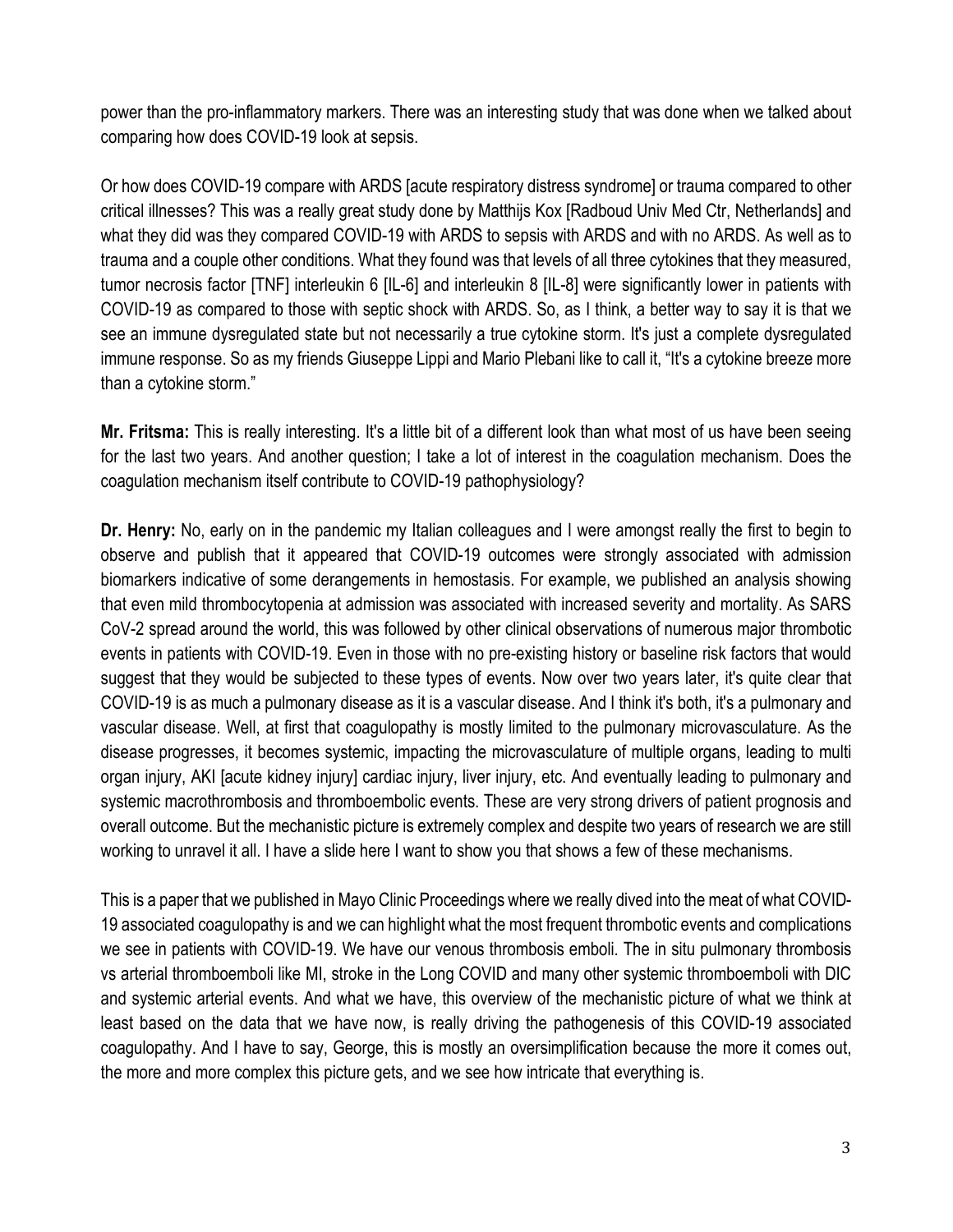But I think if I had to point out a few things that are really driving it, we have to go to endothelial injury. Endothelial injury is really key and endothelial injury may be driven by the fact that the virus itself is damaging the endothelium. It may be in inflammatory factors that are driving the endothelial injury and the endothelial injury is really the mechanistic heart of what's driving COVID-19 associated coagulopathy. But it's not the only factor, but endothelial injury results in increased release of von Willebrand factor. And inefficient cleavage of the ultra large von Willebrand factor molecules that we talked about a little bit, but hopefully later in the talks we will have time. We have many other factors, a few which I'd like to point out, for example, is release of plasminogen activator inhibitor one [PAI-1] and this will lead to hyperfibrinolysis and then we have a neutrophil activation. This is becoming a new area of real focus and I think it'll have major implications for almost every thrombotic disease, and we get the release of these what we call neutrophil extracellular traps, and these will lead to activation of blood coagulation.

And then on top of it, we have patients who are prolonged and have prolonged immobilization. So, it really becomes a perfect storm. We have components of primary hemostasis being dysregulated. We have massive activation of platelets. We have activation of a secondary hemostasis. We have inhibition of fibrinolysis, at least a transient state of suppression of fibrinolysis. And then, of course, we have the inflammation factors which are just feeding into this whole system, so it really becomes a messy, complicated picture that we see in COVID-19. Over time we will continue to unravel this, but I think a lot of the fundamental mechanisms and the relationships between these different systems will play a key role in helping us understand thromboinflammation before any other disease states.

**Mr. Fritsma:** Thank you. I think a lot of us are trying to put this into one category or another, so let me just ask you this. If you could categorize the coagulopathy, would you call it a septic intravascular coagulation, which is labeled as SIC? Early on, people were saying, oh, it was DIC. I think most of the early publications out of China said DIC, or would you think it's a TMA, thrombotic microangiopathy? Can we categorize it that way?

**Dr. Henry:** This is a great question and it's a very challenging question to answer. Defining COVID-19 associated coagulopathy, or at least categorizing it according to our pre pandemic clinical definitions of coagulopathies, is very difficult. First SARS-CoV-2 is unique in that it seems to directly impact all facets of hemostasis, like I showed in the previous image. Primary hemostasis, secondary hemostasis and fibrinolysis are all deranged. All of them. Second, I think we see components of DIC, SIC and TMA in patients with severe COVID-19. All of these we see components of them.

Though, overall, the thromboinflammation that we see in COVID-19 to me, and at least my opinion, best reflects the state of secondary thrombotic microangiopathy. Now that's not to say that we do not see DIC in COVID-19, because we absolutely do see patients in the ICU with COVID-19 related DIC. But I do not think that is the predominant form or the predominant driver of COVID-19 associated coagulopathy. Although there are some characteristics of COVID-19 associated coagulopathy that are similar to DIC, such as increased D-dimer or a trend towards lower platelet counts, there are a number of distinctions.

First, fibrinogen is increased in COVID-19 associated coagulopathy which contradicts the presence of a consumption coagulopathy like DIC. Fibrinogen, like von Willebrand factor and a number of proteins, is an acute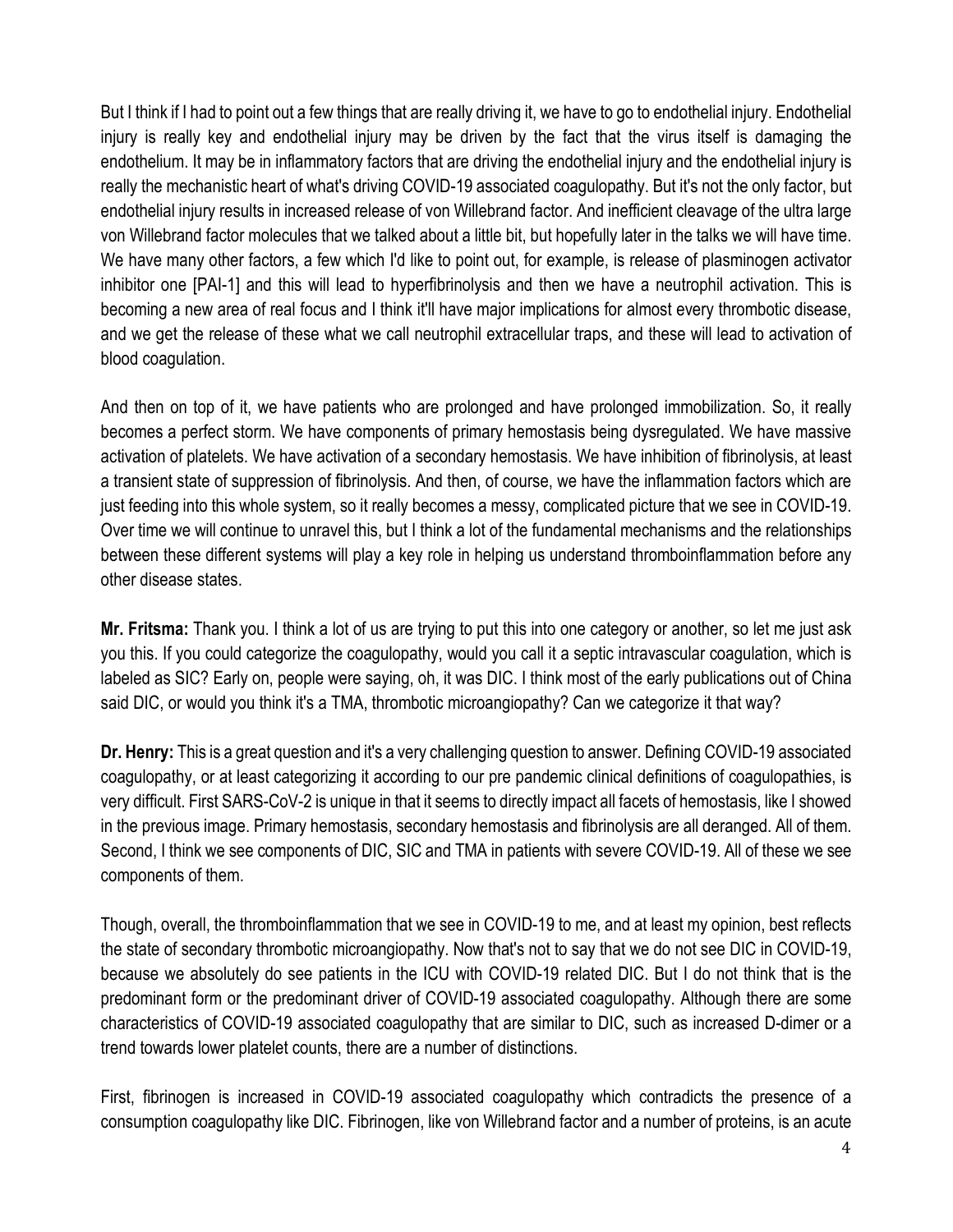phase reactant so those are increased in the presence of inflammation. Moreover, the thrombocytopenia and the increase in D-dimer does not reach the severity observed in DIC, such as in patients with sepsis. So based on the reported data to date, the D-dimer is really interesting. We believe that the elevated D-dimer that we see early in the disease course is reflective of pulmonary inflammation with local activation of blood coagulation, really within the lung. Initially there's sufficient balance of TPA, tissue plasminogen activator, in relation to what I mentioned earlier, plasminogen activator inhibitor [PAI-1], which inhibits fibrinolysis. So, we have more than enough TPA which allows for adequate activation of fibrinolysis. However, as the disease progresses, there is consumption of plasminogen as observed by the low plasma values in severe COVID-19 that we and other groups published along with inflammation driven elevation of PAI-1 and depletion of TPA which leads to a state of hypofibrinolysis allowing sort of that perpetration of pulmonary and then systemic thrombi.

Let's jump to a few slides so I can highlight why I think we see a secondary TMA type phenomenon. I want to point out a few interesting studies that we've done that really highlight why I think we see a secondary TMA. This is one study we did, but we looked at the balance between ADAMTS13 and von Willebrand factor and what we've seen in our research, and in our studies, we've been using AKI, George, as our primary outcome measure. The reason for that is that the hallmark organ injury of TMA is, classically, acute kidney injury. And what we looked at was in patients with COVID-19, did the balance between ADAMTS13 and von Willebrand factor suggest the state of secondary thrombotic microangiopathy? What we found was yes, and matter of fact, as we can see, severe AKI was associated with low levels of ADAMTS13 activity and high von Willebrand factor antigen levels. Similarly, we've often also done multiple studies looking at complement, another really key player. Because TMA is really a thromboinflammatory disease with many components that are in complement play a major role we target complement for treating different forms of TMA. And we also saw similar things that complement with reflective of severity and in a multi-center study we did with my friend Zoltan Prohaszka, MD in Hungary, we found that complement levels at admission did reflect our ability to predict a severe acute kidney injury in coronavirus disease 2019. And finally, another interesting point; we looked directly for signs of endothelial injury and the relationship between COVID-19 associated AKI. We looked at angiopoietin 2. Angiopoietin 2 enhances endothelial inflammation and hyperpermeability and we also found a similar picture that levels of angiopoietin 2 were associated with severe AKI and need for renal replacement therapy.

**Dr. Henry:** So to me now, this sort of starts to put together a picture both from the clinical side and laboratory side that we sort of see as the main driver, maybe a secondary microangiopathy.

**Mr. Fritsma:** Thank you, that's very interesting. The one thing we still wanted to talk about is some of the novel variants that have come along such as Omicron. With respect to the pathophysiology and thrombosis, what does the future hold in this regard?

**Dr. Henry:** I think that this is a really important question and it's a question that public is asking, scientists are asking, physicians are asking. At this point, we don't truly, totally understand how the various combinations of mutations combined in the different variants impact pathophysiology, nor the prothrombotic state associated with COVID-19. There are a few important points to consider when trying to evaluate this. First, the virus has continued to diversify at an extremely rapid rate. I think as we all know. And looking at just within Omicron, we now have numerous sub lineages that we struggle to keep up with. Now, it might be tempting to say well, all